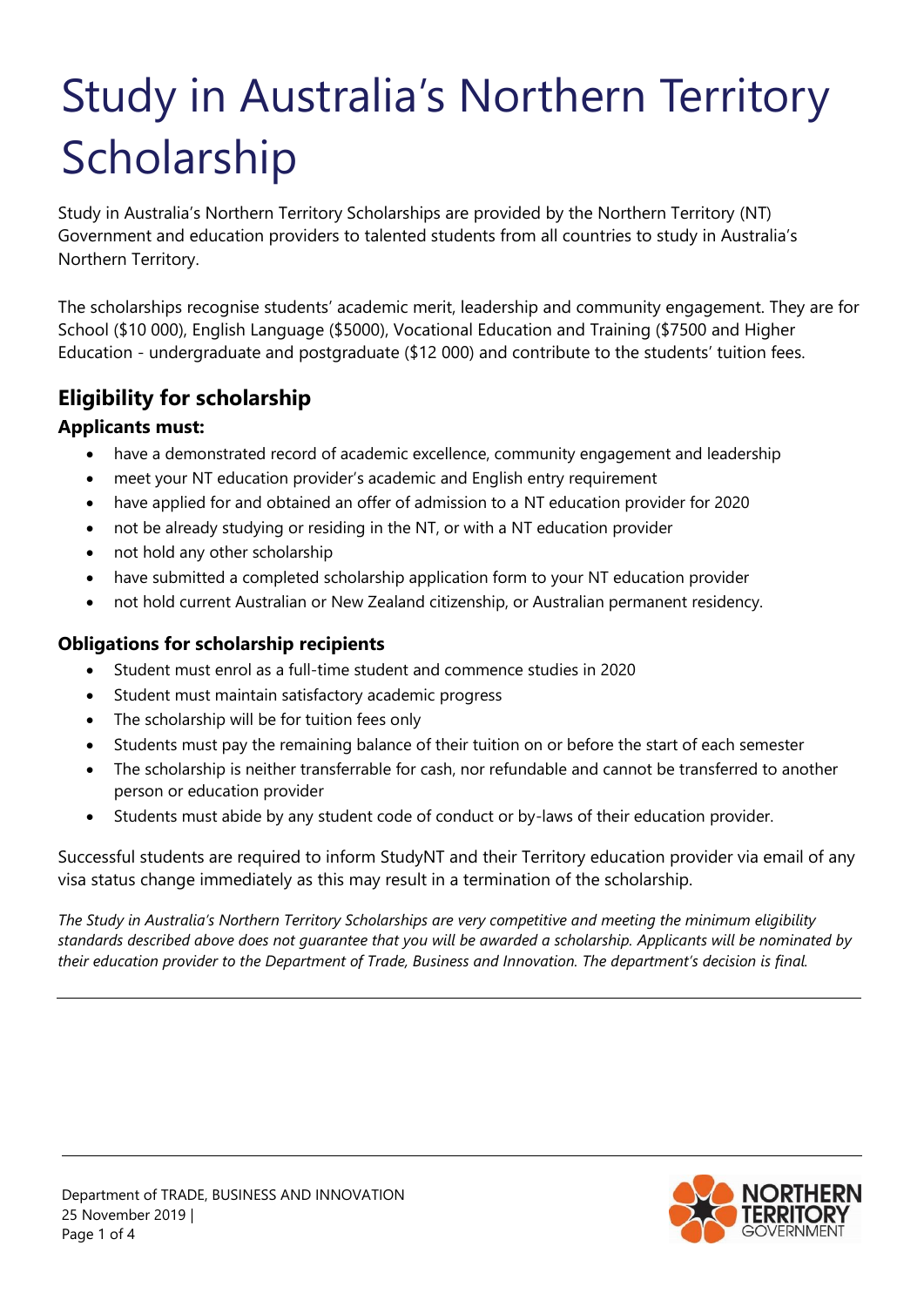|                                                                                                                                                                                                                                                                                                                            | This application form should be submitted with your application for admission to your NT education provider.                                                                              |                      |  |     |  |
|----------------------------------------------------------------------------------------------------------------------------------------------------------------------------------------------------------------------------------------------------------------------------------------------------------------------------|-------------------------------------------------------------------------------------------------------------------------------------------------------------------------------------------|----------------------|--|-----|--|
| <b>Applicant details</b>                                                                                                                                                                                                                                                                                                   |                                                                                                                                                                                           |                      |  |     |  |
| <b>First name</b>                                                                                                                                                                                                                                                                                                          |                                                                                                                                                                                           | <b>Surname</b>       |  |     |  |
| <b>Education</b><br>provider                                                                                                                                                                                                                                                                                               |                                                                                                                                                                                           | Gender<br>(optional) |  |     |  |
| <b>Nationality</b>                                                                                                                                                                                                                                                                                                         |                                                                                                                                                                                           | Course               |  |     |  |
| <b>Email address</b>                                                                                                                                                                                                                                                                                                       |                                                                                                                                                                                           |                      |  |     |  |
| Please tell us in 500 words or less why you should be awarded a Study in Australia's Northern<br>Territory Scholarship (250 words) and why you seek to study in Darwin (250 words). You may<br>attach a separate page.<br>Please submit a letter of support from two (2) relevant referees supporting your application for |                                                                                                                                                                                           |                      |  |     |  |
| the Scholarship. (Note: These referee statements can be used for other scholarship applications<br>with NT education providers.)                                                                                                                                                                                           |                                                                                                                                                                                           |                      |  |     |  |
| I understand and agree to the terms and conditions as outlined above:                                                                                                                                                                                                                                                      |                                                                                                                                                                                           |                      |  |     |  |
| <b>Name</b>                                                                                                                                                                                                                                                                                                                |                                                                                                                                                                                           |                      |  |     |  |
| <b>Signature</b>                                                                                                                                                                                                                                                                                                           |                                                                                                                                                                                           | <b>Date</b>          |  |     |  |
| Checklist                                                                                                                                                                                                                                                                                                                  |                                                                                                                                                                                           |                      |  |     |  |
|                                                                                                                                                                                                                                                                                                                            | Your application for the Study in Australia's Northern Territory Scholarships will not be<br>considered unless the following documents have been submitted to your NT education provider: |                      |  |     |  |
| Application for enrolment and all required supporting documents                                                                                                                                                                                                                                                            |                                                                                                                                                                                           |                      |  | Y/N |  |
| Letters of support from two appropriate referees (e.g. colleagues, employers, teachers,<br>lecturers)                                                                                                                                                                                                                      |                                                                                                                                                                                           |                      |  | Y/N |  |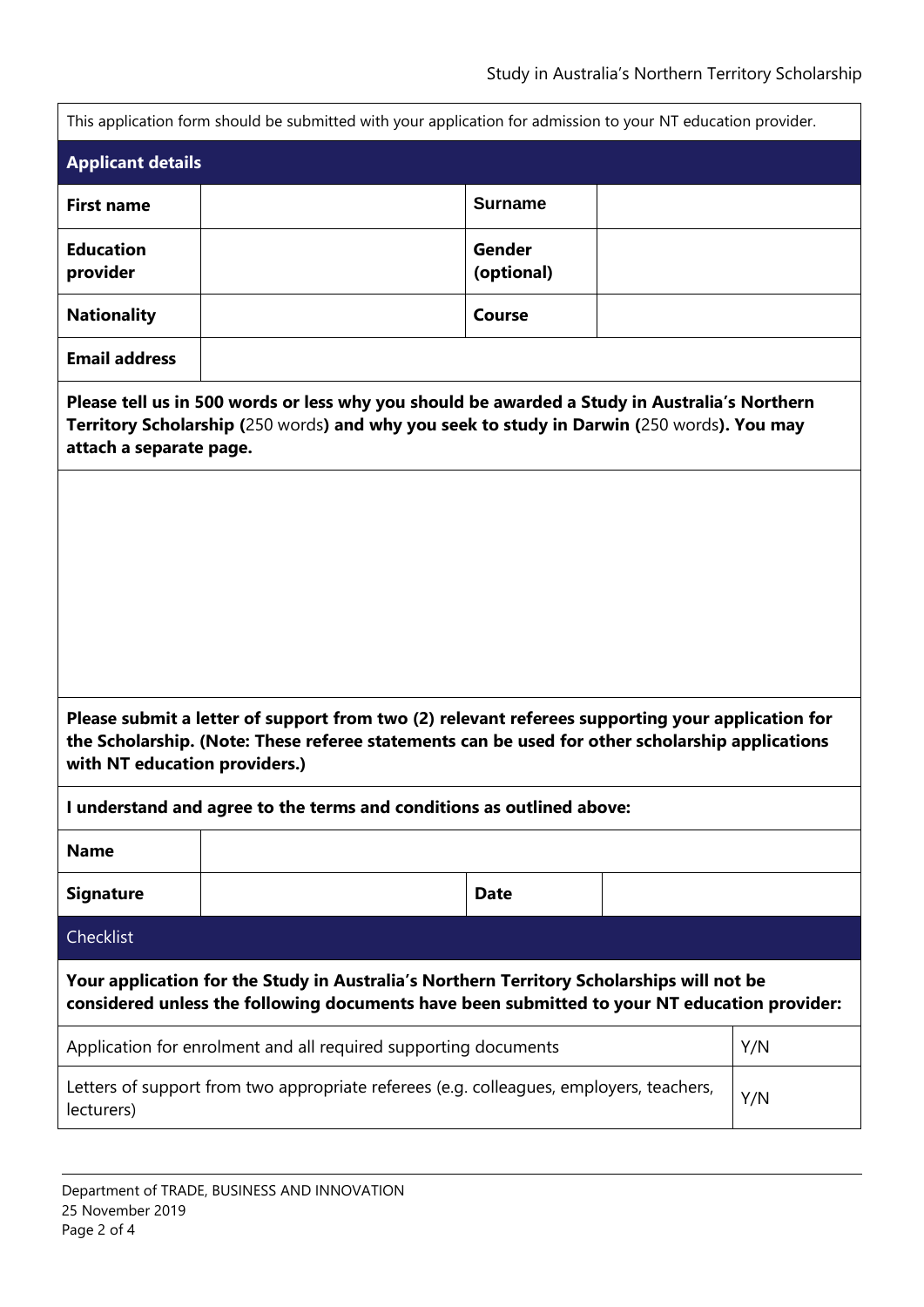| Completed application form for Study in Australia's Northern Territory Scholarship | Y/N |
|------------------------------------------------------------------------------------|-----|
|------------------------------------------------------------------------------------|-----|

 $\lfloor$